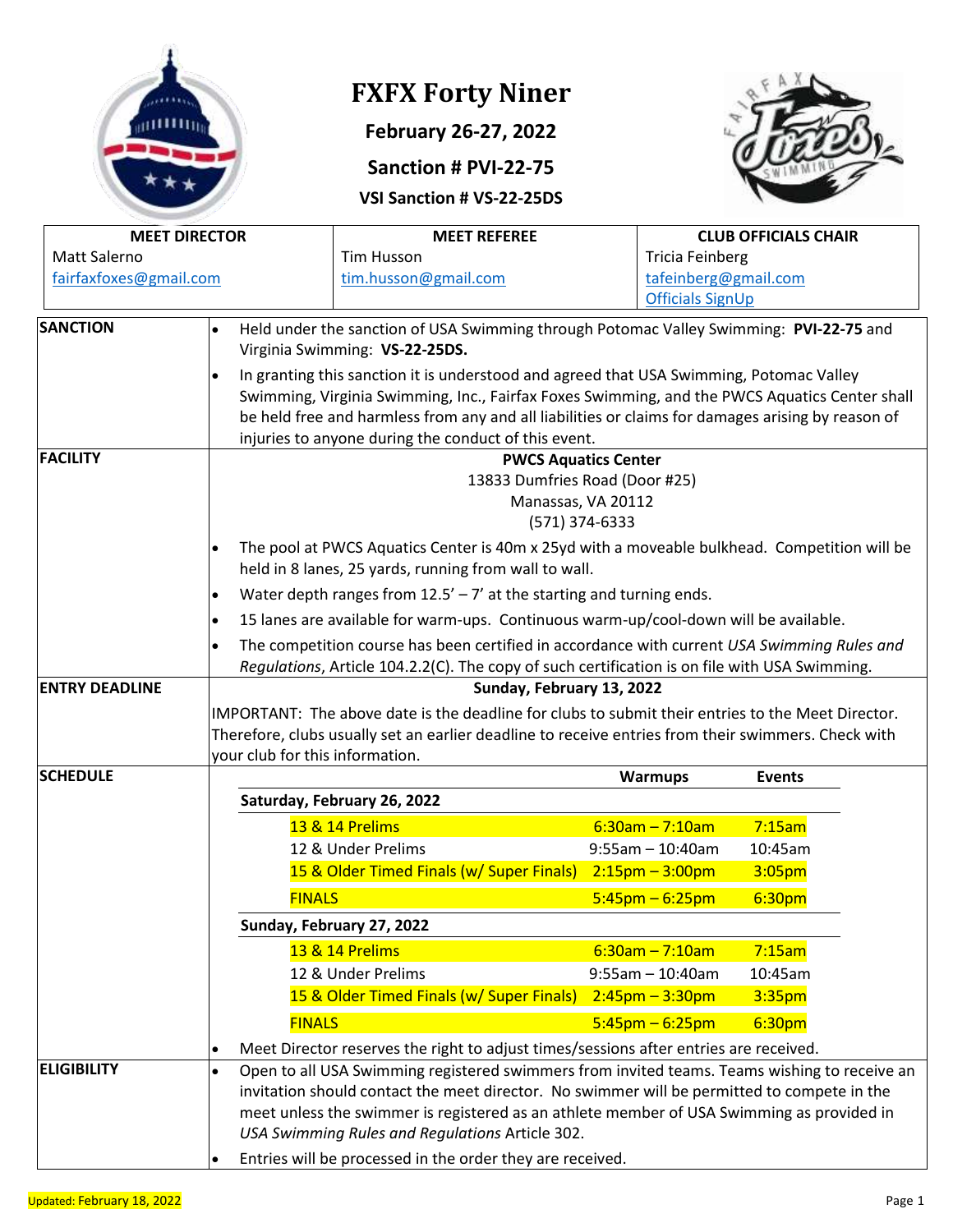| <b>DISABILITY</b>     |           | PVS and host clubs along with their meet directors are committed to the Inclusion Policy as         |
|-----------------------|-----------|-----------------------------------------------------------------------------------------------------|
| <b>SWIMMERS</b>       |           | adopted by the PVS BOD. Athletes with a disability are welcomed and are asked to provide            |
|                       |           | advance notice of desired accommodations to the Meet Director. The athlete (or athlete's coach)     |
|                       |           | is also responsible for notifying the session referee of any disability prior to competition.       |
| <b>TIMING SYSTEM</b>  | $\bullet$ | Automatic timing (touchpads primary) will be used.                                                  |
| COVID-19              | $\bullet$ | An inherent risk of exposure to COVID-19 exists in any public place where people are present.       |
| <b>CONSIDERATIONS</b> |           | COVID-19 is a contagious disease that can lead to severe illness and death. According to the        |
|                       |           | Centers for Disease Control and Prevention, senior citizens and individuals with underlying         |
|                       |           | medical conditions are especially vulnerable.                                                       |
|                       |           | USA Swimming, Inc., cannot prevent you (or your child(ren)) from becoming exposed to,               |
|                       |           | contracting, or spreading COVID-19 while participating in USA Swimming sanctioned events. It is     |
|                       |           | not possible to prevent against the presence of the disease. Therefore, if you choose to            |
|                       |           | participate in a USA Swimming sanctioned event, you may be exposing yourself to and/or              |
|                       |           | increasing your risk of contracting or spreading COVID-19.                                          |
|                       | $\bullet$ | BY ATTENDING OR PARTICIPATING IN THIS COMPETITION, YOU VOLUNTARILY ASSUME ALL RISKS                 |
|                       |           | ASSOCIATED WITH EXPOSURE TO COVID-19 AND FOREVER RELEASE AND HOLD HARMLESS USA                      |
|                       |           | SWIMMING, POTOMAC VALLEY SWIMMING, VIRGINIA SWIMMING, INC., FAIRFAX FOXES                           |
|                       |           | SWIMMING, AND PWCS AQUATICS CENTER AND EACH OF THEIR OFFICERS, DIRECTORS, AGENTS,                   |
|                       |           | EMPLOYEES OR OTHER REPRESENTATIVES FROM ANY LIABILITY OR CLAIMS INCLUDING FOR                       |
|                       |           | PERSONAL INJURIES, DEATH, DISEASE OR PROPERTY LOSSES, OR ANY OTHER LOSS, INCLUDING                  |
|                       |           | BUT NOT LIMITED TO CLAIMS OF NEGLIGENCE AND GIVE UP ANY CLAIMS YOU MAY HAVE TO SEEK                 |
|                       |           | DAMAGES, WHETHER KNOWN OR UNKNOWN, FORESEEN OR UNFORESEEN, IN CONNECTION                            |
|                       |           | WITH EXPOSURE, INFECTION, AND/OR SPREAD OF COVID-19 RELATED TO PARTICIPATION IN THIS                |
|                       |           | COMPETITION.                                                                                        |
|                       |           | We have taken enhanced health and safety measures for all attending this meet, however we           |
|                       |           | cannot guarantee that you will not become infected with COVID-19. All attending this meet must      |
|                       |           | follow all posted instructions while in attendance. An inherent risk of exposure to COVID-19 exists |
|                       |           | in any public place where people are present. By attending this meet, you acknowledge the           |
|                       |           | contagious nature of COVID-19 and voluntarily assume all risks related to exposure to COVID-19.     |
|                       |           | By choosing to attend this meet you agree to comply with all health and safety mandates and         |
|                       |           | guidelines of USA Swimming, Potomac Valley Swimming, the Commonwealth of Virginia, and              |
|                       |           | Prince William County.                                                                              |
| COVID-19 PROTOCOLS    |           | The meet will be limited to a maximum of 350 swimmers per session.                                  |
|                       | $\bullet$ | Athletes should arrive and depart in their suits. Locker room use is minimized to emergency use.    |
|                       | $\bullet$ | Before entering the facility, participants are required assess their own health for symptoms and    |
|                       |           | exposure to COVID-19. Attendees will only be permitted entrance if answering "no" to the            |
|                       |           | following questions:                                                                                |
|                       |           | Do you feel any of the symptoms that fall under the symptoms of COVID-19 (fever over<br>♦           |
|                       |           | 100.4, cough, shortness of breath, etc.)?                                                           |
|                       |           | Has anyone in your family been sick or diagnosed with COVID-19 in the past 14 days?<br>♦            |
|                       |           | Has someone you've been in contact with been diagnosed with COVID-19 or been in<br>♦                |
|                       |           | contact with someone who has within the past 14 days?                                               |
|                       |           | All attendees (athletes, coaches, officials, and volunteers) must wear a mask to enter the facility |
|                       |           | and throughout the facility, with the exception of athletes when competing or warming               |
|                       |           | up/cooling down. Masks must be affixed to the face without hands and must cover the nose and        |
|                       |           | mouth.                                                                                              |
|                       | $\bullet$ | All attendees should bring a filled, reusable (non-glass) water bottle to the meet.                 |
|                       | $\bullet$ | Athletes should bring a minimum of two masks and a container or waterproof type bag to place        |
|                       |           | their mask in while swimming.                                                                       |
|                       | $\bullet$ | Coaches, officials, volunteers, and swimmers assigned to seating areas on the pool deck will        |
|                       |           | proceed through the glass doors directly to the pool deck. Swimmers assigned to seating areas in    |
|                       |           | the bleachers will proceed up the stairs next to the check-in desk to the bleachers.                |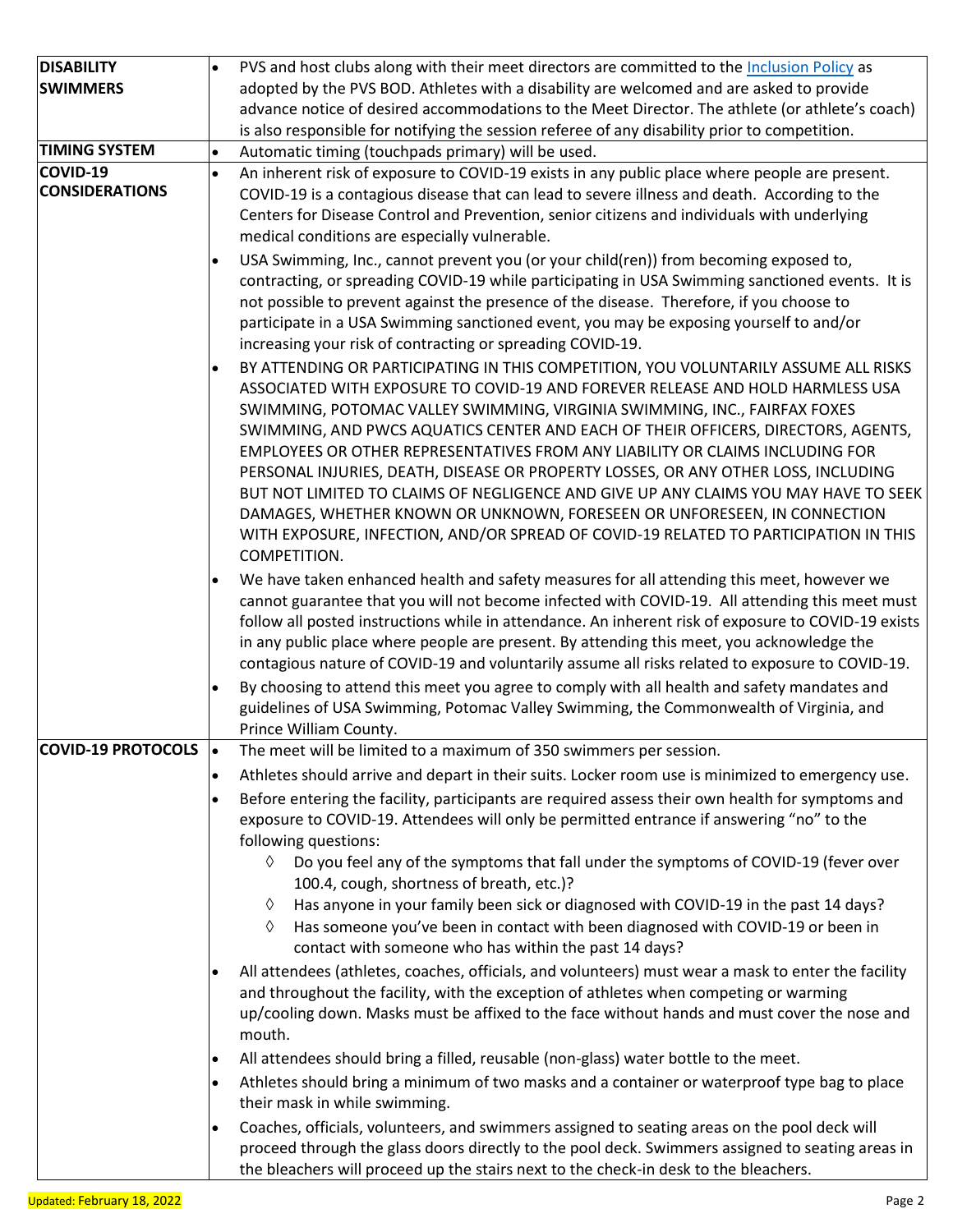|              | To access the pool deck from the bleachers, swimmers will go down the stairs on the opposite<br>side of the stands from where they came up and then enter the pool deck through the door on<br>the deep end (turning end) of the pool, underneath the bleachers.                                                                                                                                                                       |
|--------------|----------------------------------------------------------------------------------------------------------------------------------------------------------------------------------------------------------------------------------------------------------------------------------------------------------------------------------------------------------------------------------------------------------------------------------------|
|              | To return to the bleachers from the pool deck, swimmers will exit the starting area to their right<br>(clockwise flow). Swimmers will exit the pool deck on the other side of the guard office, below the<br>bleachers, from where they came in, turn left to go to the lobby and then go up the lobby stairs.<br>This ensures one-way traffic flow (see attached facility map). There will also be traffic flow signs<br>posted.      |
|              | Spectators will be allowed into the facility on a limited basis. In conjunction with PWCS rules,<br>spectators can enter adjacent to hospitality and view their swimmers facing the scoreboard (turn<br>side.) Once their swimmer has completed their race, spectators will be escorted to the main<br>lobby or outside Door #25.                                                                                                      |
|              | Only swimmers, coaches, meet volunteers, and officials will be permitted on the start<br>(scoreboard) side and the diving board side of the pool.                                                                                                                                                                                                                                                                                      |
|              | Competition will be live streamed on the PWCS and Fairfax Foxes Swimming Facebook pages.<br>$\bullet$                                                                                                                                                                                                                                                                                                                                  |
|              | During warm-ups, swimmers will wear their masks until they reach their assigned warm up lane<br>and entry end and just before they enter the pool. They will place their mask in their waterproof<br>holder to store their mask while they swim. They will put their mask back on as soon as they exit<br>the pool.                                                                                                                    |
|              | During competition, swimmers will wear their masks until they reach the starting blocks. They will<br>place their mask in their waterproof holder to store their mask while they swim. They will put<br>their mask back on before leaving the starting area.                                                                                                                                                                           |
|              | All swimmers must remain in their designated area until they are called for their events, and they<br>٠<br>must return to their area immediately following their event.                                                                                                                                                                                                                                                                |
|              | Hospitality may be offered for coaches, volunteers, and officials.                                                                                                                                                                                                                                                                                                                                                                     |
|              | Any attendee (swimmer, coach, official, volunteer) not following the meet protocols will be<br>subject to immediate removal from the meet.                                                                                                                                                                                                                                                                                             |
|              | We request that all attendees notify the appropriate meet director as soon as possible if they<br>have tested positive for COVID-19 or shown symptoms after attending the meet. Any swimmer,<br>coach, official and/or designated volunteer not following meet protocols will be subject to<br>immediate removal from the meet.                                                                                                        |
| <b>RULES</b> | Current USA Swimming rules shall govern this meet.<br>٠                                                                                                                                                                                                                                                                                                                                                                                |
|              | All applicable adults participating in or associated with this meet acknowledge that they are<br>subject to the provisions of the USA Swimming Minor Athlete Abuse Prevention Policy ("MAAPP"),<br>and that they understand that compliance with the MAAPP policy is a condition of participation in<br>the conduct of this competition.                                                                                               |
|              | No on-deck USA Swimming registration is permitted.                                                                                                                                                                                                                                                                                                                                                                                     |
|              | In compliance with USA Swimming Rules and Regulations, the use of audio or visual recording<br>devices, including a cell phone is not permitted in the changing areas, rest rooms, or locker rooms.<br>Per PVS policy, the use of equipment capable of taking pictures (e.g., cell phones, cameras, etc.) is<br>banned from behind the starting blocks during the entire meet, including warmup, competition<br>and cool down periods. |
|              | Deck changes are prohibited.                                                                                                                                                                                                                                                                                                                                                                                                           |
|              | Any swimmer entered in the meet must be certified by a USA Swimming member coach as being<br>proficient in performing a racing start or must start each race from within the water. When<br>unaccompanied by a member-coach, it is the responsibility of the swimmer or the swimmer's legal<br>guardian to ensure compliance with this requirement.                                                                                    |
|              | Operation of a drone or any other flying devices is prohibited over the venue (pools,<br>athlete/coach areas, spectator areas and open ceiling locker rooms) any time athletes, coaches,<br>officials and/or spectators are present.                                                                                                                                                                                                   |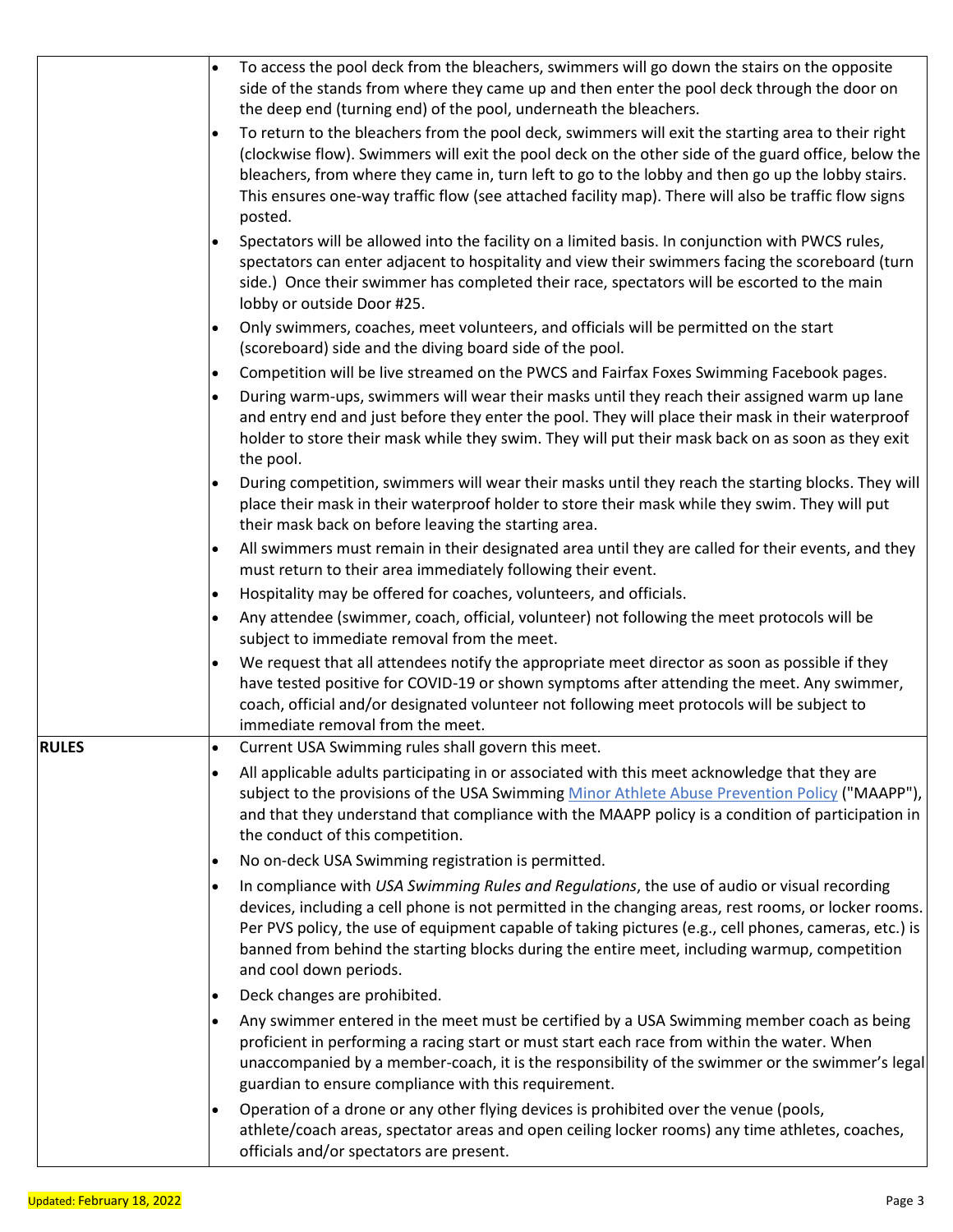|                                          | $\bullet$              | Dive-over starts will be used.                                                                                                                                                                                                                                                                                                                                                                                                                                                                  |
|------------------------------------------|------------------------|-------------------------------------------------------------------------------------------------------------------------------------------------------------------------------------------------------------------------------------------------------------------------------------------------------------------------------------------------------------------------------------------------------------------------------------------------------------------------------------------------|
|                                          |                        | The Meet Director and the PVS Technical Committee reserve the right to limit events, heats,<br>swimmers or adjust the format to conform with the 4-hour provision for sessions that include 12<br>& U events per Rule 205.3.1F.                                                                                                                                                                                                                                                                 |
| <b>EVENT RULES</b>                       |                        | Athletes shall compete at the age attained on the first day of the meet. Athletes may only<br>compete in events of his/her own age group.                                                                                                                                                                                                                                                                                                                                                       |
|                                          |                        | Athletes may enter a maximum of three (3) individual events per day and six (6) individual events<br>in total.                                                                                                                                                                                                                                                                                                                                                                                  |
|                                          |                        | All 13-14 events will follow a prelims/finals format with the top 16 swimmers making finals. The<br>13-14 events and 11-12 events on both Saturday, February 26 and Sunday, February 27, 2022, will<br>have two (2) heats in the Finals Session, "B" final and "A" final. The "B" final will swim first,<br>followed by the "A" final. The B Final will be 8 swimmers seeded #9 through #16 in prelims with<br>swimmers seeded #1-8 racing in the A Finals.                                     |
|                                          |                        | Swimmers racing in the 15 and Older sessions (Session #3 and Session #7) will have an opportunity<br>to race in a Super Finals in the 100-yard freestyle (Events 35 and 36) and in 50 Freestyle (Event<br>#77 and #78). These events will be swum as a prelims and finals during the same session. The<br>finals will be swum B (qualifying swimmers 9 through 16) then A (Top 8 qualifiers) at the<br>conclusion of Session 3 and 7. All other 15&Over events will be considered Timed Finals. |
|                                          |                        | No deck entries will be accepted.                                                                                                                                                                                                                                                                                                                                                                                                                                                               |
| <b>WITHDRAWING FROM</b><br><b>FINALS</b> | <b>le</b>              | If you do not wish to swim in the Final or 15&Over Super Final, you may "scratch" or declare your<br>"intention to scratch" from the event by emailing scratchfxfx@gmail.com within 30 minutes of the<br>announcement of qualifier. for the event following this procedure:<br>Subject of email: FINALS {INTENT TO SCRATCH} SCRATCH: <event>, <swimmer name="">.<br/><math>\circ</math><br/><b>EXAMPLES:</b></swimmer></event>                                                                  |
|                                          |                        | FINALS SCRATCH: Event 21, Girl's 15-18 200 Backstroke, Jane Smith<br><b>OR</b><br>FINALS INTENT TO SCRATCH: Event 21, Girl's 15-18 200 Backstroke, Jane Smith<br>Body of email should include swimmer's first and last name, club, coach's name, and<br>$\circ$<br>event. When declaring an intent to scratch, the email should include the swimmer's last<br>preliminary event of the day. It is recommended that you include your coach on the<br>email.                                      |
|                                          |                        | If an athlete fails to properly scratch from an event and does not appear for the "Final" event,<br>he/she shall be removed from their next scheduled individual event.                                                                                                                                                                                                                                                                                                                         |
| <b>WARM-UP</b>                           | $\bullet$<br>$\bullet$ | The prescribed PVS warm-up procedures and safety policies will be followed. The Meet Director<br>may determine the structure of warm-up, including times/lane assignments.<br>Five lanes of continuous warm up will be available.                                                                                                                                                                                                                                                               |
| <b>SUPERVISION</b>                       | $\bullet$              | Coaches are responsible for the conduct of their swimmers and cleaning up for their team areas.                                                                                                                                                                                                                                                                                                                                                                                                 |
|                                          |                        | Spectators are not allowed on the pool deck; swimmers may not bring personal chairs on the pool<br>deck; coaches may bring a personal chair on the pool deck.                                                                                                                                                                                                                                                                                                                                   |
| <b>SEEDING</b>                           | $\bullet$              | All preliminary and timed finals events will be pre-seeded.                                                                                                                                                                                                                                                                                                                                                                                                                                     |
| <b>SCORING</b>                           | $\bullet$              | N/A                                                                                                                                                                                                                                                                                                                                                                                                                                                                                             |
| <b>AWARDS</b>                            | $\bullet$              | Swimmers that enter in 5 or more preliminary events will receive a Forty Niner swim cap.                                                                                                                                                                                                                                                                                                                                                                                                        |
|                                          |                        | Swimmers that place in the Top 10 in Finals (13-14 and 12 & Under) or in the Top 10 in the 15 and<br>older or 10 and Under timed finals will receive a ribbon.                                                                                                                                                                                                                                                                                                                                  |
|                                          |                        | 8 and Under heat winners will receive a rubber duck.                                                                                                                                                                                                                                                                                                                                                                                                                                            |
| <b>PROGRAMS</b>                          | $\bullet$              | Meet programs will not be sold. The meet will be available on Meet Mobile, emailed to<br>participating clubs, and posted online.                                                                                                                                                                                                                                                                                                                                                                |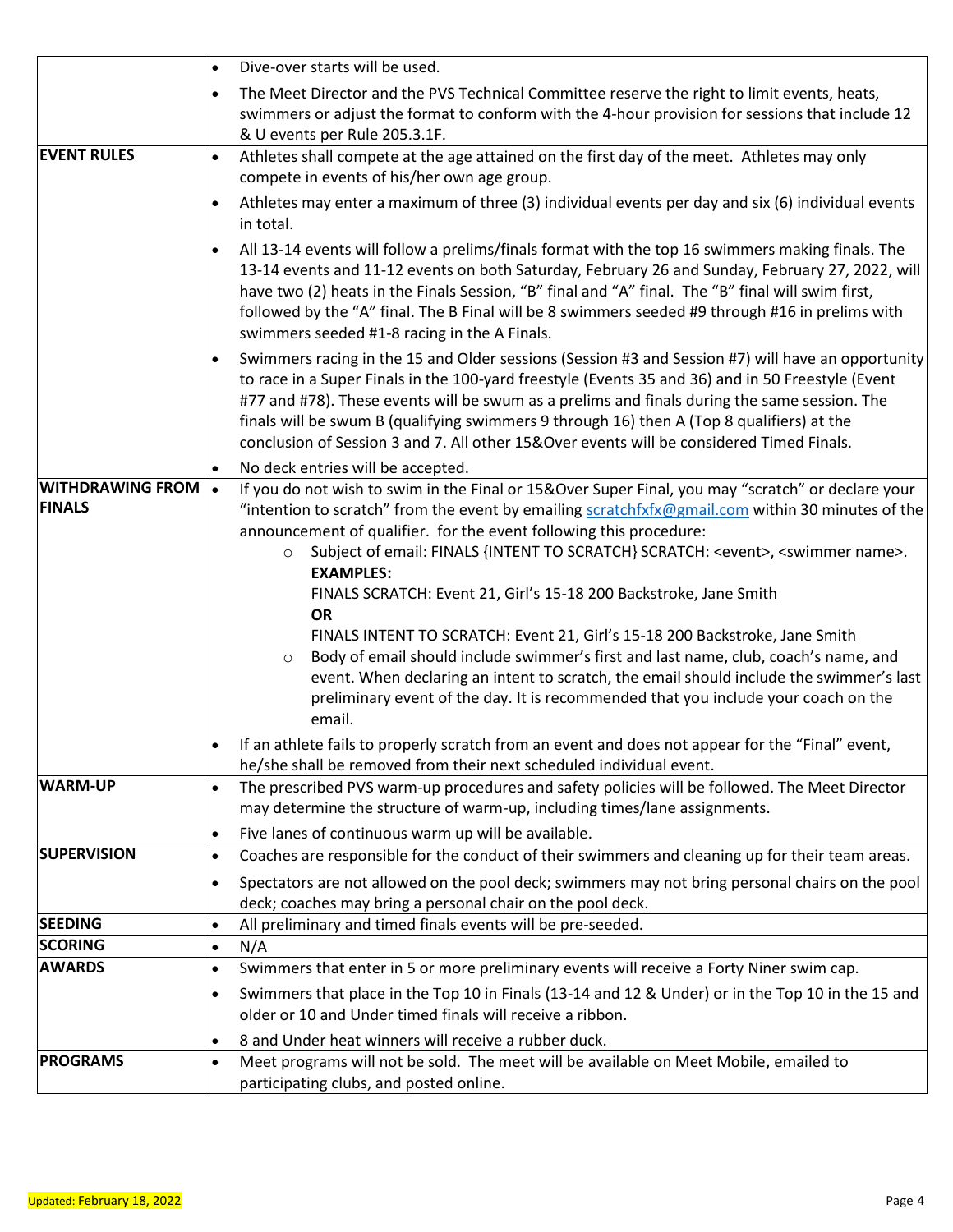| <b>CREDENTIALS</b>      | Parents not working the meet as a deck official, volunteer timer or other position are not<br>permitted on deck. Only athletes, USA Swimming certified coaches, and deck officials will be<br>permitted on the deck. Coaches and Officials should have proof of active USA Swimming<br>membership with them at all times. |
|-------------------------|---------------------------------------------------------------------------------------------------------------------------------------------------------------------------------------------------------------------------------------------------------------------------------------------------------------------------|
| <b>OFFICIALS</b>        | Officials interested in volunteering should complete the Officials SignUp or contact the Meet<br>$\bullet$<br>Referee, Tim Husson (tim.husson@gmail.com).                                                                                                                                                                 |
|                         | Officials volunteering for this meet should report to the meet referee upon arrival. A<br>$\bullet$<br>comprehensive officials briefing will take place before each session.                                                                                                                                              |
| <b>TIMERS</b>           | Two timers per lane.<br>$\bullet$                                                                                                                                                                                                                                                                                         |
|                         | Clubs will be required to provide timers in proportion to the number of swimmers they have<br>$\bullet$<br>entered in each session.                                                                                                                                                                                       |
|                         | A Sign-Up Genius will be provided two weeks prior to the meet.                                                                                                                                                                                                                                                            |
| <b>ENTRY PROCEDURES</b> | Entries should be submitted by email to fairfaxfoxes@gmail.com<br>$\bullet$                                                                                                                                                                                                                                               |
|                         | Include in the subject of the email, "FXFX Forty Niner - ****" with the club's initials in place of the<br>$\bullet$<br>asterisks. If your club submits multiple entry files include the training site in the subject of the<br>email.                                                                                    |
|                         | Include in entry email: entry file, report of entries by name, report of entries by event.                                                                                                                                                                                                                                |
|                         | In the body of your email provide entry numbers (girls, boys, totals), contact information (email,<br>$\bullet$<br>phone, officials contact).                                                                                                                                                                             |
|                         | Entries directly from individual team members will not be accepted.<br>$\bullet$                                                                                                                                                                                                                                          |
|                         | Entries by phone or fax will not be accepted.<br>$\bullet$                                                                                                                                                                                                                                                                |
|                         | The Meet Director will acknowledge receipt by return email within 24 hours. If acknowledgement<br>$\bullet$<br>is not received in a timely manner, please contact the Meet Director (fairfaxfoxes@gmail.com).                                                                                                             |
|                         | Any club that enters an unregistered or improperly registered athlete, falsifies an entry in any<br>way, or permits an unregistered coach to represent them will be fined the sum of \$100 by PVS and<br>no further entries will be accepted from that club until the said fine is paid.                                  |
| <b>ENTRY FEES</b>       | \$5.00<br><b>Individual Event Fee:</b><br>\$10.00<br>Per Swimmer Surcharge:                                                                                                                                                                                                                                               |
|                         | Make checks payable to Fairfax Foxes Swimming. Checks may be mailed to:<br><b>Fairfax Foxes Swimming</b><br>7932 Ellet Road<br>Springfield, VA 22151                                                                                                                                                                      |
|                         | Each club is requested to remit one check to cover the entry fees for the entire team.<br>$\bullet$                                                                                                                                                                                                                       |
|                         | Entry fees are due with meet entry. Unpaid fees will be reported to the PVS Administrative Office<br>at the conclusion of the meet.                                                                                                                                                                                       |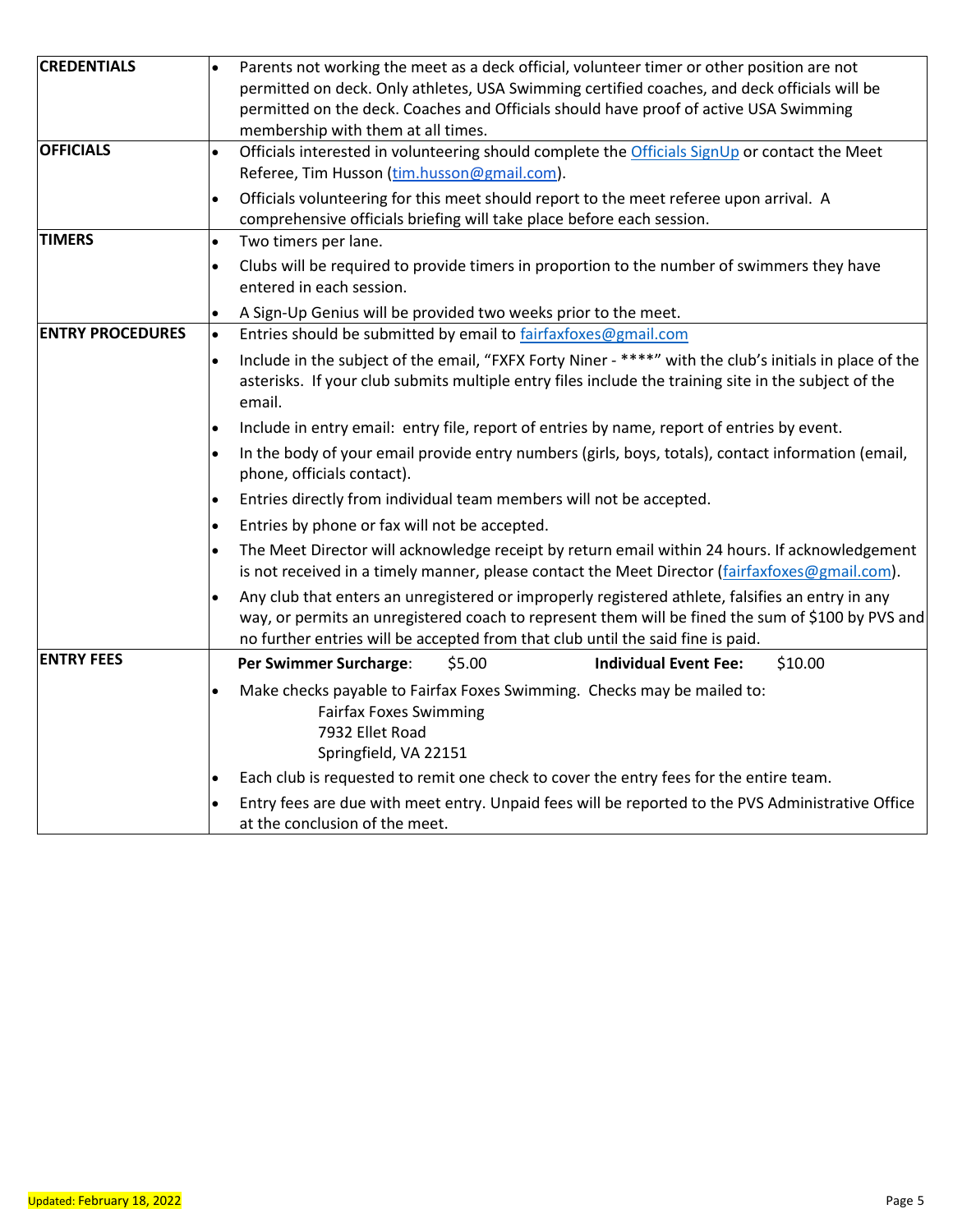# **FXFX Forty Niner - SATURDAY SESSIONS**

## **February 26, 2022**

| Girls<br>Event # | <b>EVENT</b>           | <b>Boys</b><br>Event # | <b>Girls</b><br>Event # | <b>EVENT</b><br>$\mathfrak{S}$ = Prelims | Boy<br>Even |
|------------------|------------------------|------------------------|-------------------------|------------------------------------------|-------------|
|                  | 13-14 100 Freestyle    | 2                      | 13                      | 8 and Under 25 Butterfly                 | 14          |
| 3                | 13-14 200 Butterfly    | 4                      | 15                      | 10 and Under 50 Butterfly                | 16          |
| 5                | 13-14 100 Backstroke   | 6                      | 17                      | 11-12 50 Butterfly \$                    | 18          |
|                  | 13-14 200 IM           | 8                      | 19                      | 8 and Under 25 Backstroke                | 20          |
| 9                | 13-14 200 Breaststroke | 10                     | 21                      | 12 and Under 100 Backstroke \$           | 22          |
| 11               | 13-14 500 Freestyle    | 12                     | 23                      | 8 and Under 100 IM                       | 24          |

### **SESSION 1: 13-14 Prelims SESSION 2: 12 & Under Prelims + Timed Finals**

| Girls<br>Event# | <b>EVENT</b><br>$\mathsf{S}$ = Prelims | <b>Boys</b><br>Event# |
|-----------------|----------------------------------------|-----------------------|
| 13              | 8 and Under 25 Butterfly               | 14                    |
| 15              | 10 and Under 50 Butterfly              | 16                    |
| 17              | 11-12 50 Butterfly $\frac{1}{2}$       | 18                    |
| 19              | 8 and Under 25 Backstroke              | 20                    |
| 21              | 12 and Under 100 Backstroke \$         | 22                    |
| 23              | 8 and Under 100 IM                     | 24                    |
| 25              | 12 and Under 100 IM \$                 | 26                    |
| 27              | 10 and Under 50 Breaststroke           | 28                    |
| 29              | 11-12 50 Breaststroke \$               | 30                    |
| 31              | 10 and Under 100 Freestyle             | 32                    |
| 33              | 11-12 100 Freestyle \$                 | 34                    |

### **SESSION 3: 15 and Over Timed Finals with Super Finals SESSION 4: 14 and Under Finals**

| <b>Girls</b><br>Event # | <b>EVENT</b>                    | <b>Boys</b><br>Event # | <b>Girls</b><br>Event # | <b>EVENT</b>                | Boy<br>Even |
|-------------------------|---------------------------------|------------------------|-------------------------|-----------------------------|-------------|
| 35                      | 15 & Over 100 Freestyle         | 36                     |                         | 13-14 100 Freestyle         | 2           |
| 37                      | 15 & Over 200 Backstroke        | 38                     | 17                      | 11-12 50 Butterfly          | 18          |
| 39                      | 15 & Over 100 Breaststroke      | 40                     | 3                       | 13-14 200 Butterfly         | 4           |
| 41                      | 15 & Over 200 Butterfly         | 42                     | 21                      | 12 and Under 100 Backstroke | 22          |
| 43                      | Mixed 15 & Over 200 IM          |                        | 5                       | 13-14 100 Backstroke        | 6           |
| 44                      | Mixed 15 and Over 500 Freestyle |                        | 25                      | 12 and Under 100 IM         | 26          |
| 35                      | 15 & Over 100 Free Super Finals | 36                     |                         | 13-14 200 IM                | 8           |

| Girls<br>Event # | <b>EVENT</b>                | <b>Boys</b><br>Event# |
|------------------|-----------------------------|-----------------------|
| 1                | 13-14 100 Freestyle         | 2                     |
| 17               | 11-12 50 Butterfly          | 18                    |
| 3                | 13-14 200 Butterfly         | 4                     |
| 21               | 12 and Under 100 Backstroke | 22                    |
| 5                | 13-14 100 Backstroke        | 6                     |
| 25               | 12 and Under 100 IM         | 26                    |
| 7                | 13-14 200 IM                | 8                     |
| 29               | 11-12 50 Breaststroke       | 30                    |
| 9                | 13-14 200 Breaststroke      | 10                    |
| 33               | 11-12 100 Freestyle         | 34                    |